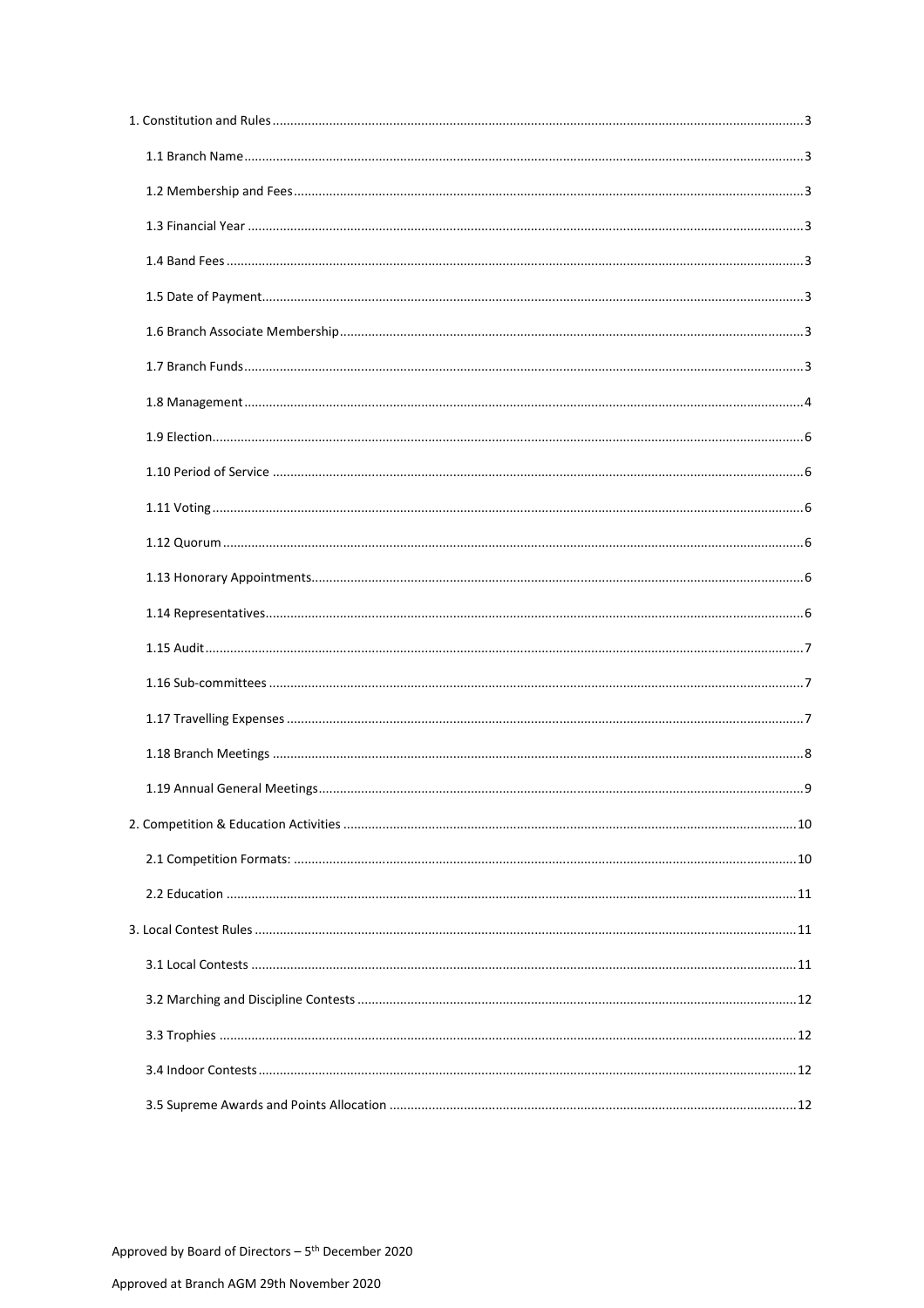## **1. Constitution and Rules**

#### **1.1 Branch Name**

The Branch shall be called THE ROYAL SCOTTISH PIPE BAND ASSOSIATION (LOTHIAN & BORDERS BRANCH).

The branch is authorised under and subscribes fully to the Constitution and Rules of The Royal Scottish Pipe Band Association.

Any matters not specifically covered by the Branch Constitution and Rules will be interpreted according to the Constitution and Rules of The Royal Scottish Pipe Band Association.

#### **1.2 Membership and Fees**

Membership of the Branch shall be open to all Pipe Bands within the Lothian and Borders area of The Royal Scottish Pipe Band Association.

#### **1.3 Financial Year**

The Branch Financial Year will run from 1st October to 30th September.

#### **1.4 Band Fees**

The Branch affiliation fees shall be determined at the Annual General Meeting.

#### **1.5 Date of Payment**

The Secretary/Treasurer shall notify all Bands when the Annual Band Fee is due. Any Band in arrears of the Annual Band Fee shall not be permitted to take part in any Branch activity.

The Branch affiliation fee for HM Forces bands will be waived if these bands are registered under Lothian & Borders Branch with the RSPBA.

#### **1.6 Branch Associate Membership**

Associate Membership is open to players and non-players on payment of an Annual Fee as determined by the Annual General Meeting.

### **1.7 Branch Funds**

The President, Chairperson, Secretary/Treasurer will be Authorised Signatories with any two of the four being required for the operation of the Bank Account(s)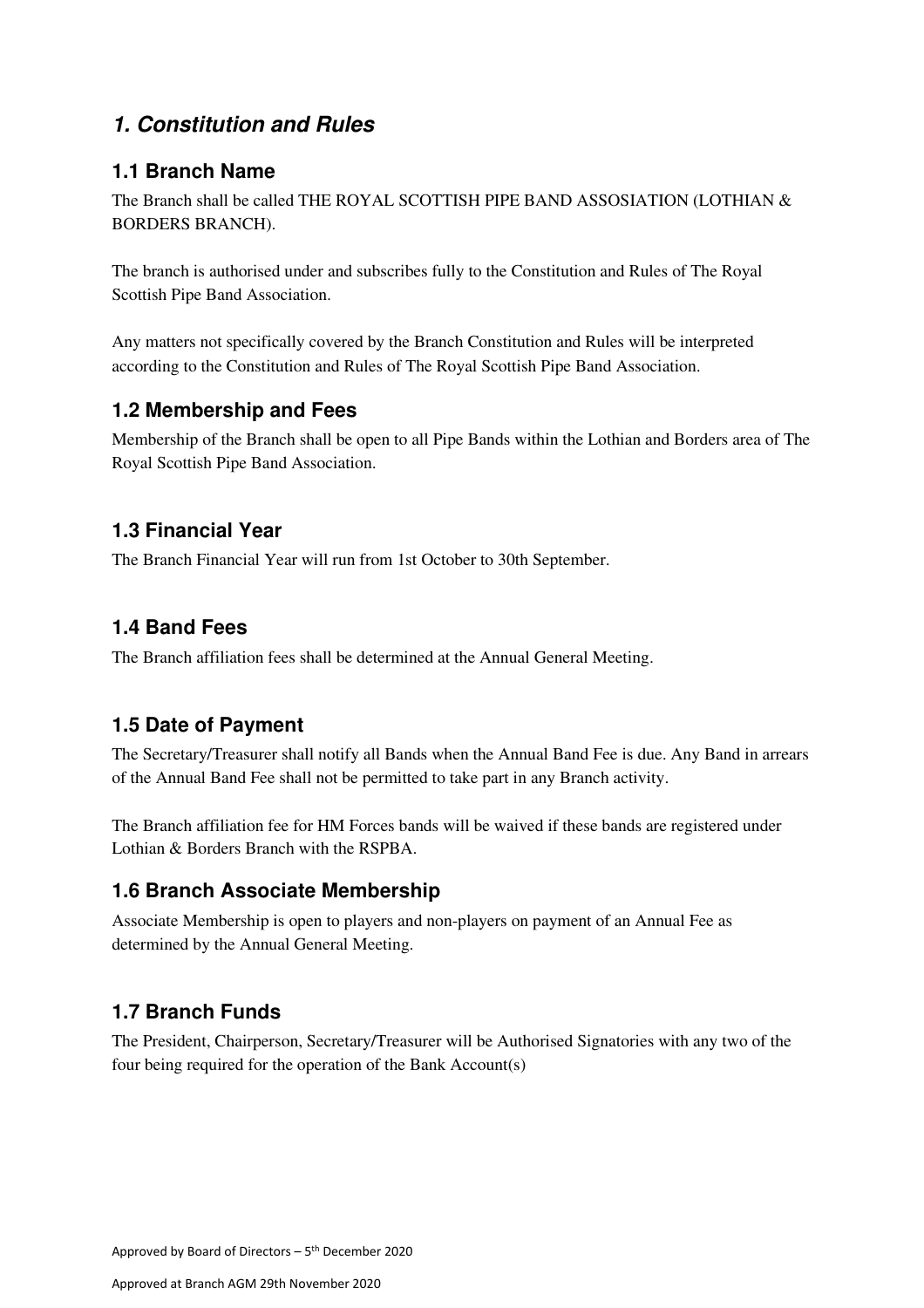#### **1.8 Management**

The management of the Branch shall be vested in a committee which shall be constituted as follows:-

- (a) President
- (b) Chairperson
- (c) Vice Chairperson
- (d) Secretary
- (e) Treasurer
- (f) Minute Secretary
- (g) Board of Directors Representatives
- (h) Music Board Representatives
- (i) Trophy Convenor
- (j) Chief Steward
- (k) Social Media Representative
- (l) Up to Sixteen Band Representatives

#### 1.8.1 Duties of Office Bearers

#### **President:**

• If in attendance at Branch meeting, and in the absence of the Chairperson and Vice Chairperson, the President may be asked to preside.

#### **Chairperson:**

• Preside at all meetings within the Branch and by virtue to his / her office, may be in attendance at all subcommittee meetings.

#### **Vice Chairperson:**

- Deputise for the Chairperson in their absence.
- Take responsibility for the management and administration of the Education activity within the Branch.

#### **Secretary:**

- Conduct all correspondence pertaining to the Branch including Branch Contest Committees, RSPBA Headquarters, personnel on duty at contests, and all other correspondence as required
- Generally responsible, under the direction of the Management / Executive for all Branch business and prepare an Annual report which shall include the Treasurer's balance sheet.
- Remit to the Association Chief Executive Officer, a copy of the report and Balance sheet at least two weeks before the Branch Annual General Meeting.
- Keep records of membership and issue notices convening meetings at the direction of the Chairperson.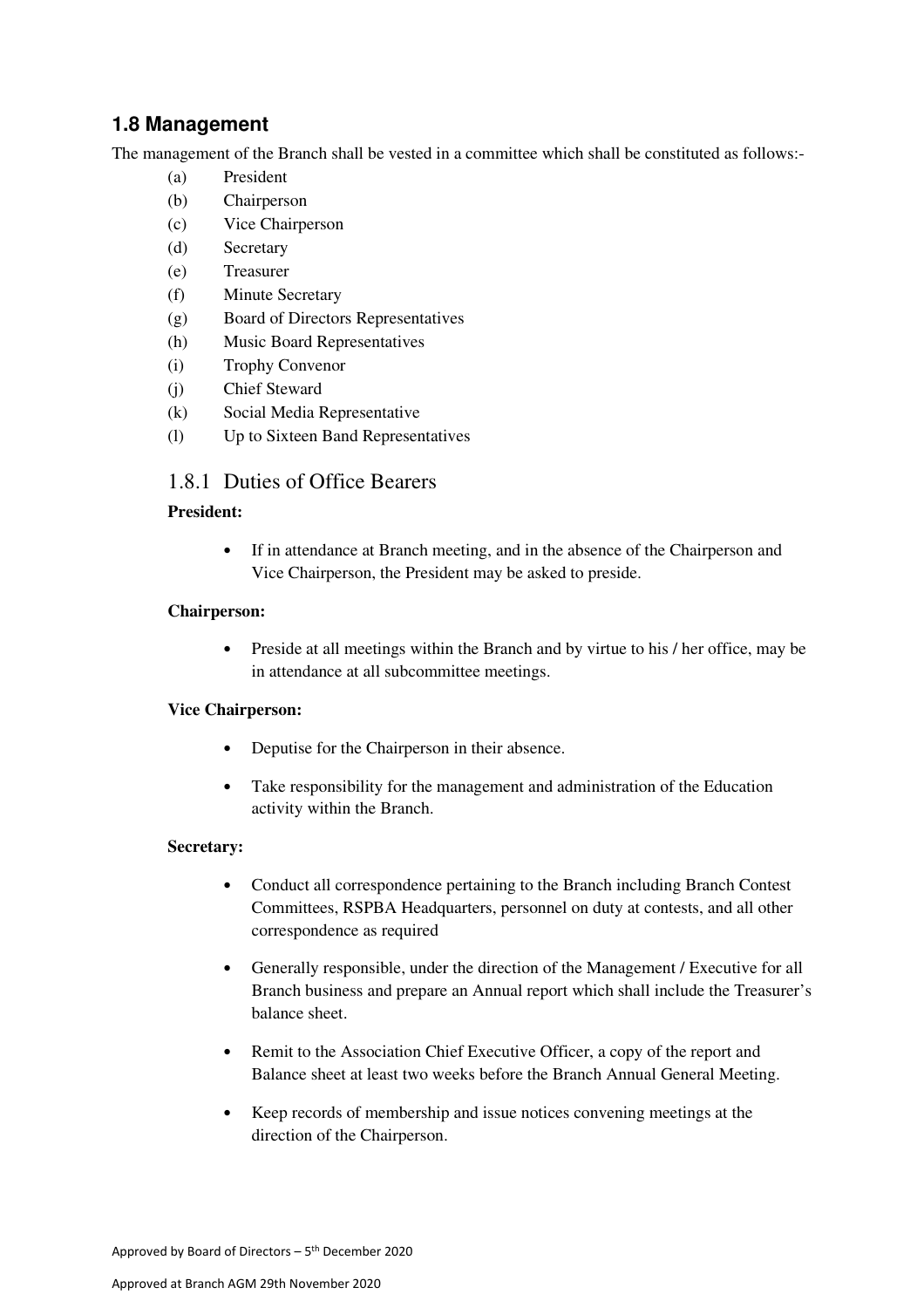#### **Treasurer:**

- Deposit all funds of the Branch within a Bank or Building Society nominated by the Branch in the name of The Royal Scottish Pipe Band Association, Lothian & Borders Branch.
- Keep correct records detailing all financial transactions of the Branch.
- Ensure the records and accounts of the Branch are closed not later than 30th September each year and prepare a financial statement prepared and offered for audit.
- Ensure withdrawals from the Branch account/s will be made on the signed authority of the Treasurer and either the Chairperson or Secretary.

*Note: The Branch may combine the offices of Secretary and Treasurer should this be agreed at the Annual General Meeting.* 

#### **Minute Secretary:**

- Record minutes of all Branch meetings including the Annual General Meeting
- Pass the minutes of all meetings to the Secretary for distribution.
- Assist the Secretary with internal Branch correspondence.

#### **Trophy Convenor:**

• Responsible for the administration and management of all of all Branch trophies in line with policy agreed by the Management Committee

#### **Chief Steward:**

- Liaise with the Secretary in detailing the Stewards duties at all Branch contests.
- Ensure that there are sufficient tents at all Branch contests in line with Board of Directors directives.

#### **Social Media:**

• Liaise with the Chairperson and Committee in supporting the use of social media and updates to the Branch website.

#### 1.8.2 Executive

An Executive Committee may be formed from within Management Committee as nominated at the Annual General Meeting.

The executive committee will consist of:

- (a) President
- (b) Chairperson/Vice Chairperson
- (c) Secretary
- (d) Treasurer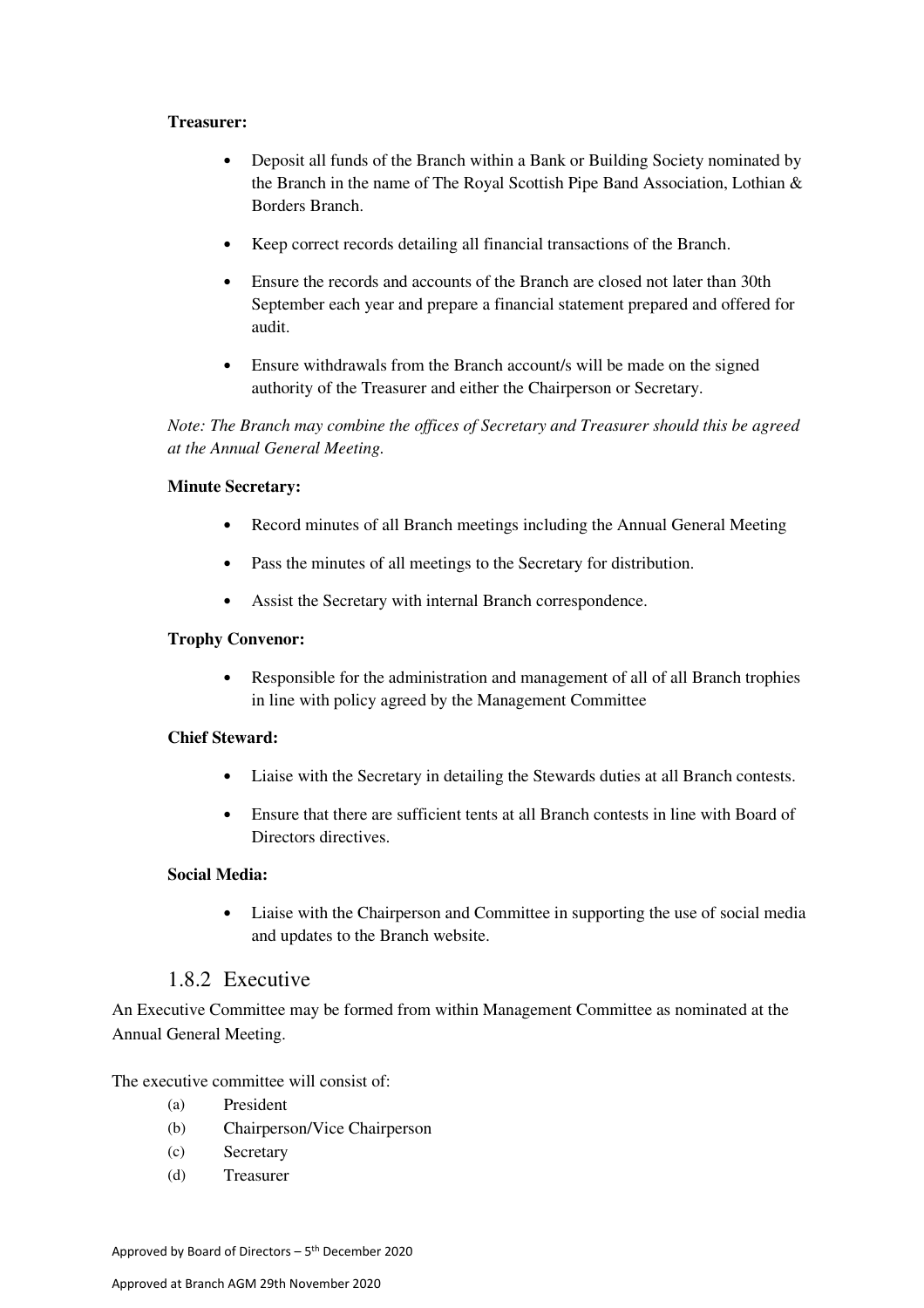- (e) Board of Directors Representatives
- (f) Music Board Representatives

#### **1.9 Election**

All Members will be elected by a simple majority at the Annual General Meeting.

#### **1.10 Period of Service**

All members shall serve for a period of one to three years from their election at the Annual General Meeting. Members may offer themselves for re-election.

The President may serve for a period of time as agreed by the members.

#### **1.11 Voting**

All Members shall have deliberative vote and in addition the Chairperson will have a casting vote.

#### **1.12 Quorum**

One third of the Management Committee shall form a quorum

#### **1.13 Honorary Appointments**

At the Annual General Meeting these may appoint when necessary an Honorary President and/or Vice-President(s).

#### **1.14 Representatives**

Band Representatives shall elect by simple majority at the Annual General Meeting Representatives from the Committee to the following: -

#### 1.14.1 Board of Directors

Three members who will serve for a period of three years commencing from the conclusion of the following Annual General Meeting of The Royal Scottish Pipe Band Association.

As Association Rules require one third of Board of Directors to retire annually the period of service of each Member will be in accordance with association records.

#### 1.14.2 Music Board

Two suitably accredited Members - one piping and one drumming - who will each serve for a period of three years commencing from the conclusion of the following Annual General Meeting of The Royal Scottish Pipe Band Association.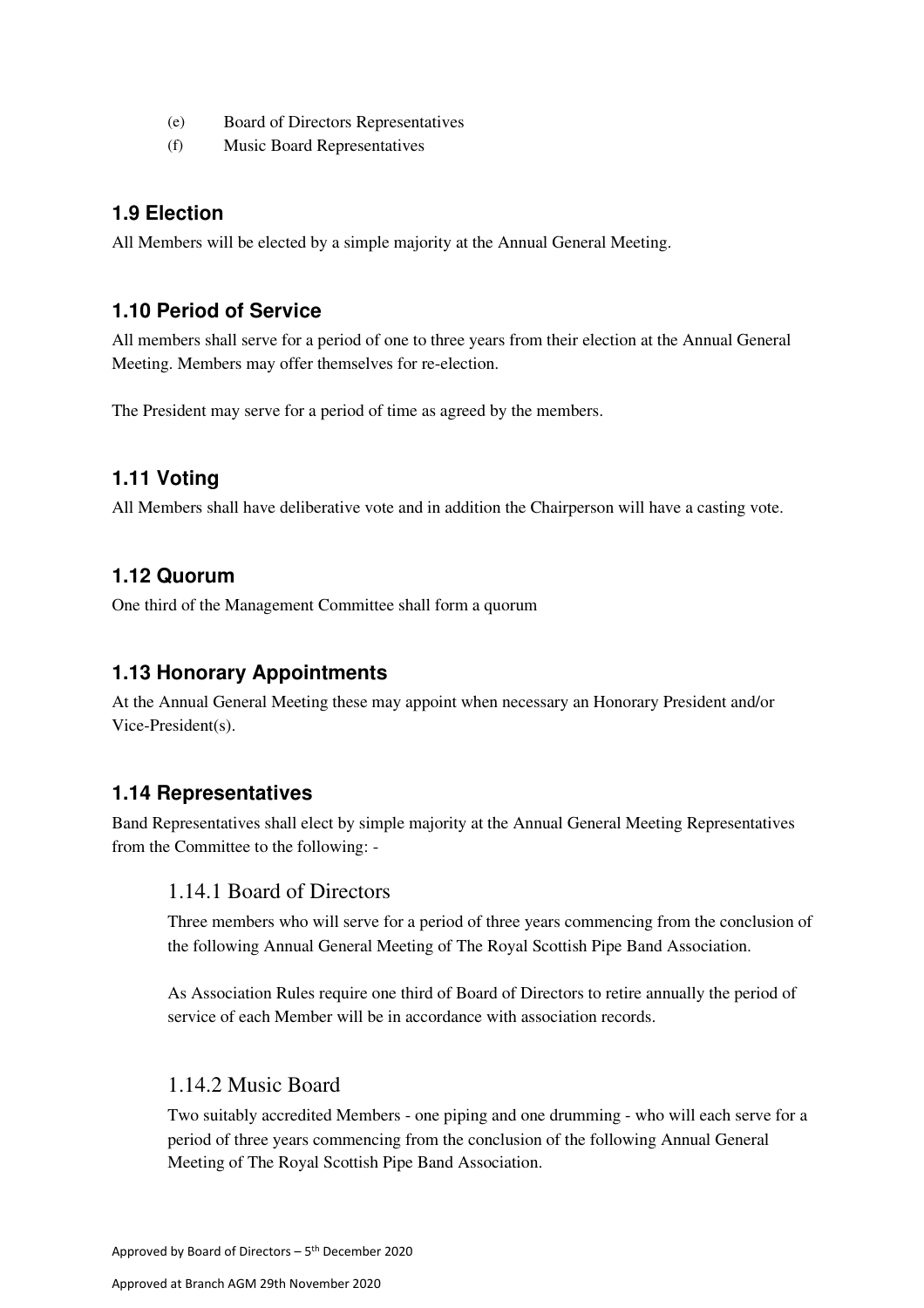#### 1.14.3 General

All representatives will be affirmed annually at the Annual General Meeting. Any proposed change shall be by two thirds majority of the Band Representatives Present and entitled to vote and voting.

If a Director or Music Board Representative is unable to attend a meeting of the Board or Committee to which they have been elected the Branch Committee has the power to nominate one of their numbers as proxy in his place.

#### 1.14.4 Stewards

The Committee shall have the power to nominate a Branch Chief Steward and Stewards.

#### 1.14.5 Social Media

The Committee shall have the power to nominate a representative to look after Social Media and Website updates.

#### **1.15 Audit**

A nominated third party who shall be appointed by the committee shall undertake the auditing of all books, accounts, and the annual financial statement to be submitted to the Annual General Meeting.

The Branch will close its accounts not later than 30th September each year.

#### **1.16 Sub-committees**

The Committee shall have the power to form such sub-committees as may be required. Branch members may be co-opted for this purpose.

#### **1.17 Travelling Expenses**

Travelling expenses reasonably incurred on Branch business will be reimbursed to authorised personnel.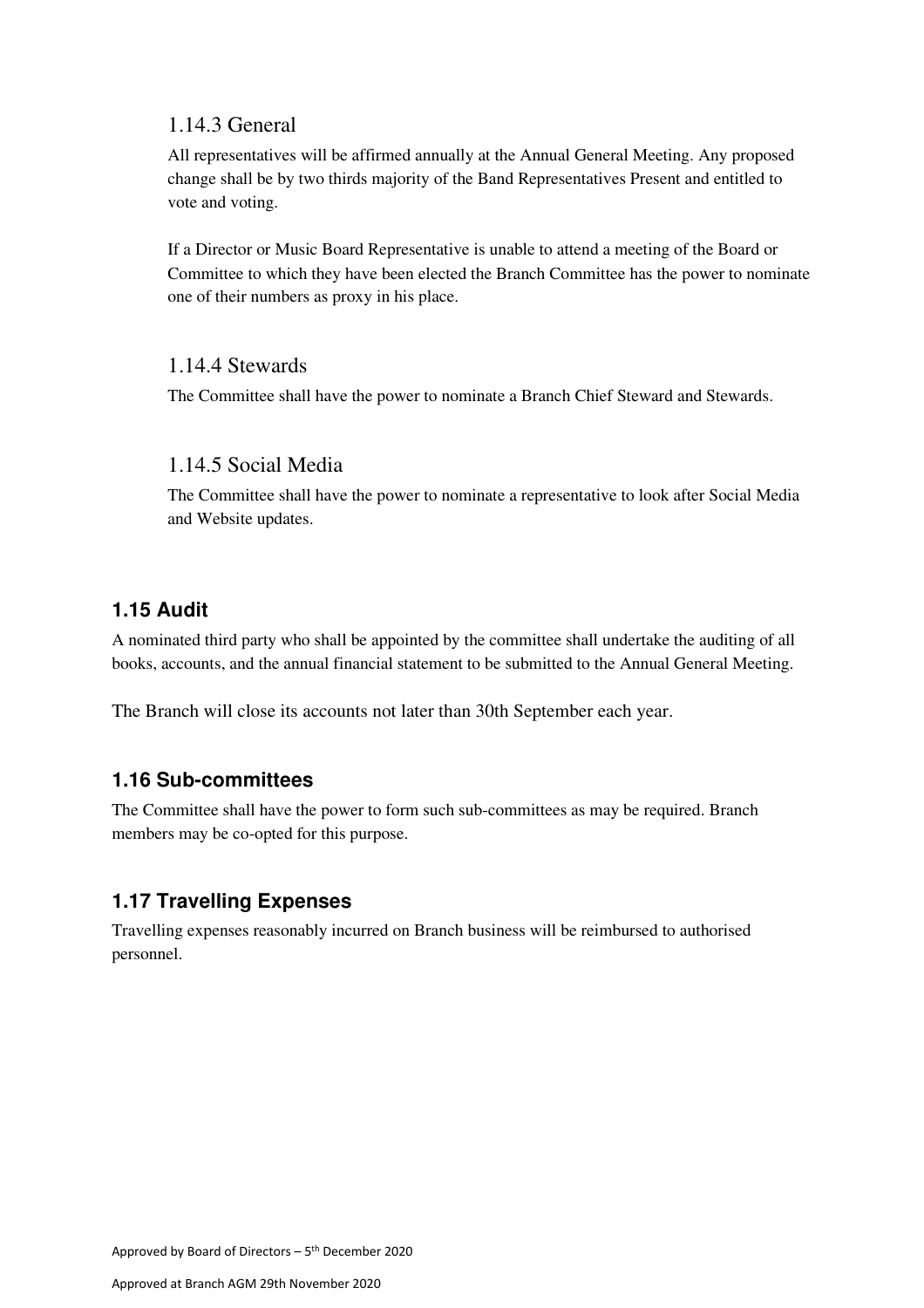#### **1.18 Branch Meetings**

1.18.1 The Branch shall have the minimum of four meetings a year, which may include the Annual General Meeting.

1.18.2 The Branch Board of Directors Representative /s shall give an update from Board of Directors minutes at Branch meetings and make necessary reports.

1.18.3 It shall be the responsibility of the Board of Directors Representative /s to ensure that the Branch uphold the Association Constitution and Rules and all decisions of the Board of Directors/Executive Committee. Any irregularities should be reported to the Chief Executive.

1.18.4 Should a vacancy occur within the Management / Executive Committee, the said vacancy shall be filled at a Branch meeting until the Branch Annual General Meeting.

1.18.5 Each band in membership shall have the right of representation at Branch meetings. Representatives need not be playing members but must be registered committee members of the Band.

1.18.6 Bands may have no more than two registered members on the Management / Executive Committee. Each member will be entitled to a vote within the committee.

1.18.7 Each Band shall be entitled to one vote only; Voting by proxy is not permitted unless specifically stated in the AGM arrangements.

1.18.8 All registered Bands must be represented by different personnel, as no dual voting shall be allowed. This rule also applies to organisations with more than one registered Band.

1.18.9 The mover of a motion and the seconder must be from different bands. This also applies to an amendment.

1.18.10 Band Representatives and members of the Management / Executive Committee may move or second a motion or an amendment, but only one Band Representative can vote.

1.18.11 Standing Orders apply as contained in the Constitution and Rules of The Royal Scottish Pipe Band Association but substitute Management Committee for Board of Directors and Branch for Association.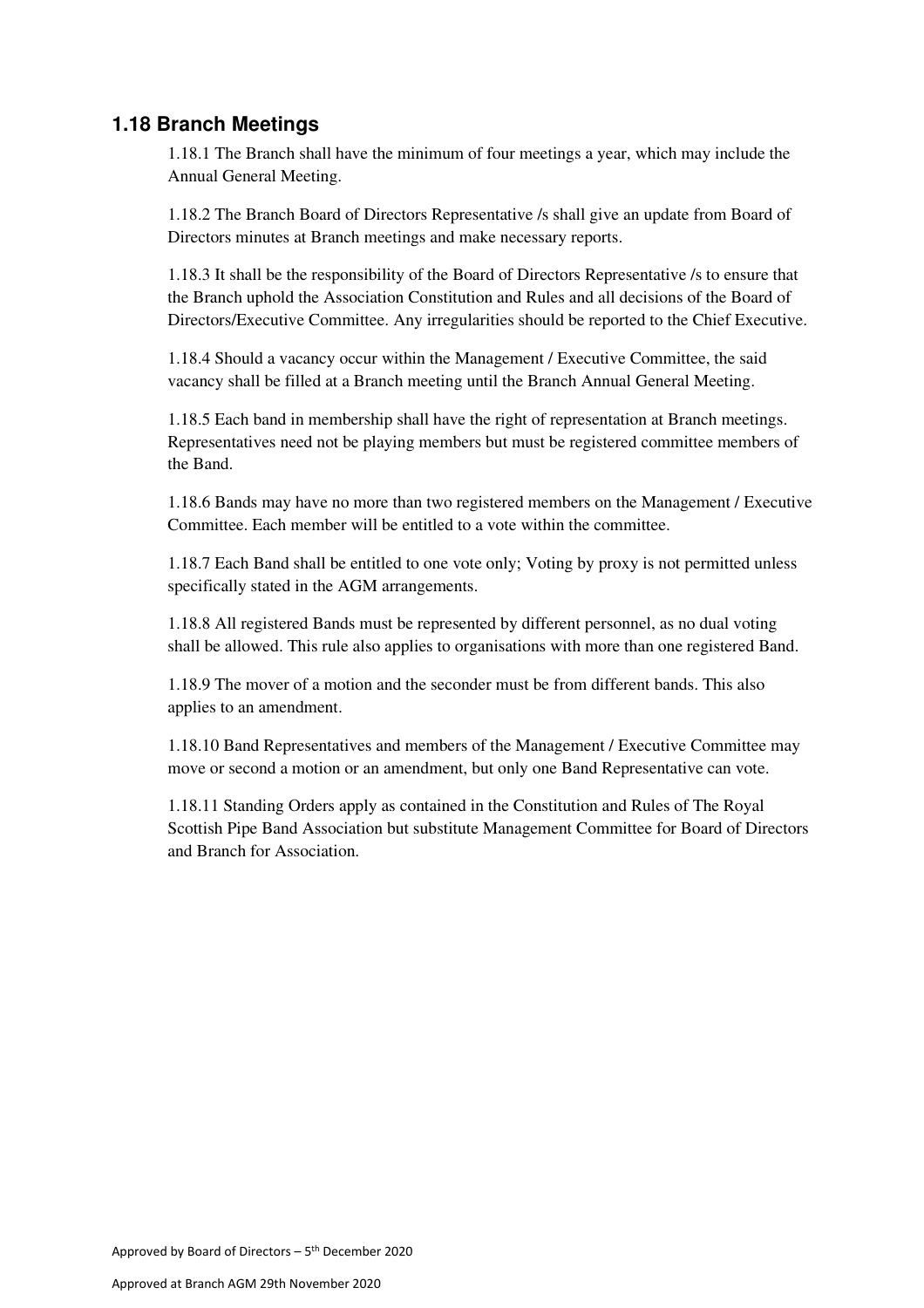## **1.19 Annual General Meetings**

The Annual General Meeting of the Branch will be held on the last Sunday in November each year. The Committee by a two-thirds majority of elected members may summon a Special General Meeting at any time considered necessary or in compliance with a requisition stating the objects of the meeting and signed by bands representing at least two-thirds of the paid up membership of the branch.

At this meeting the following shall be discussed:

- a. Nominations of Office Bearers.
- b. Branch Representative/s for Board of Directors.
- c. Branch Representation for the Music Board.
- d. Notices of Motion and alterations to RSPBA Constitution and Rules.
- e. Alteration to Branch Constitution and Rules for consideration by the Association Standing Orders Committee and approved by Board of Directors.

1.19.1 All nominations to the Committee and all proposed alterations to the Constitution and Rules must be intimated to the Secretary in writing not less than one calendar month before the date of the Annual General Meeting. This rule may be amended at the discretion of the Executive Committee.

1.19.2 Each Band in paid up membership shall be entitled to send registered representatives to Annual and Special General Meetings. The voting power of all bands will be equal - one band one vote. All changes to the Constitution and Rules shall be by a two-thirds majority of Band Representatives present and entitle to vote and voting. In the event of equality of any vote the Chairperson shall have a casting vote.

1.19.3 The Branch Secretary shall notify the Association Chief Executive Office the venue and time of the Annual General Meeting at least two weeks prior to the meeting. The Association Chairperson, a member of the Association Executive Committee or Chief Executive Officer may be requested to be in attendance and conduct the election of Branch officials, during which he / she will have no vote. In the event of the non-attendance of the Executive member or Chief Executive Officer, the election of Officials will be carried out by the Branch President.

1.19.4 Should the quorum not be attained by one hour after the nominated time of any meeting, the meeting shall be declared void, and shall be so recorded. The quorum must be maintained to the conclusion of the meeting. The Bands in membership of the Branch shall be made aware of this fact by a notice included in the notice of the next meeting. One half of the Management Committee plus 8 Band Representatives entitled to vote shall form a quorum.

1.19.5 Standing Orders shall be adopted prior to the commencement of the Branch Annual General Meeting. Should they fail to be adopted, the Annual General Meeting shall be suspended until such time as they are adopted. The Branch Secretary shall report the facts to the Association Chief Executive. In the event of the suspension not being lifted, the business of the Branch shall be suspended until an Annual General meeting can be convened. Standing Orders are as stated in the RSPBA Constitution & Rules.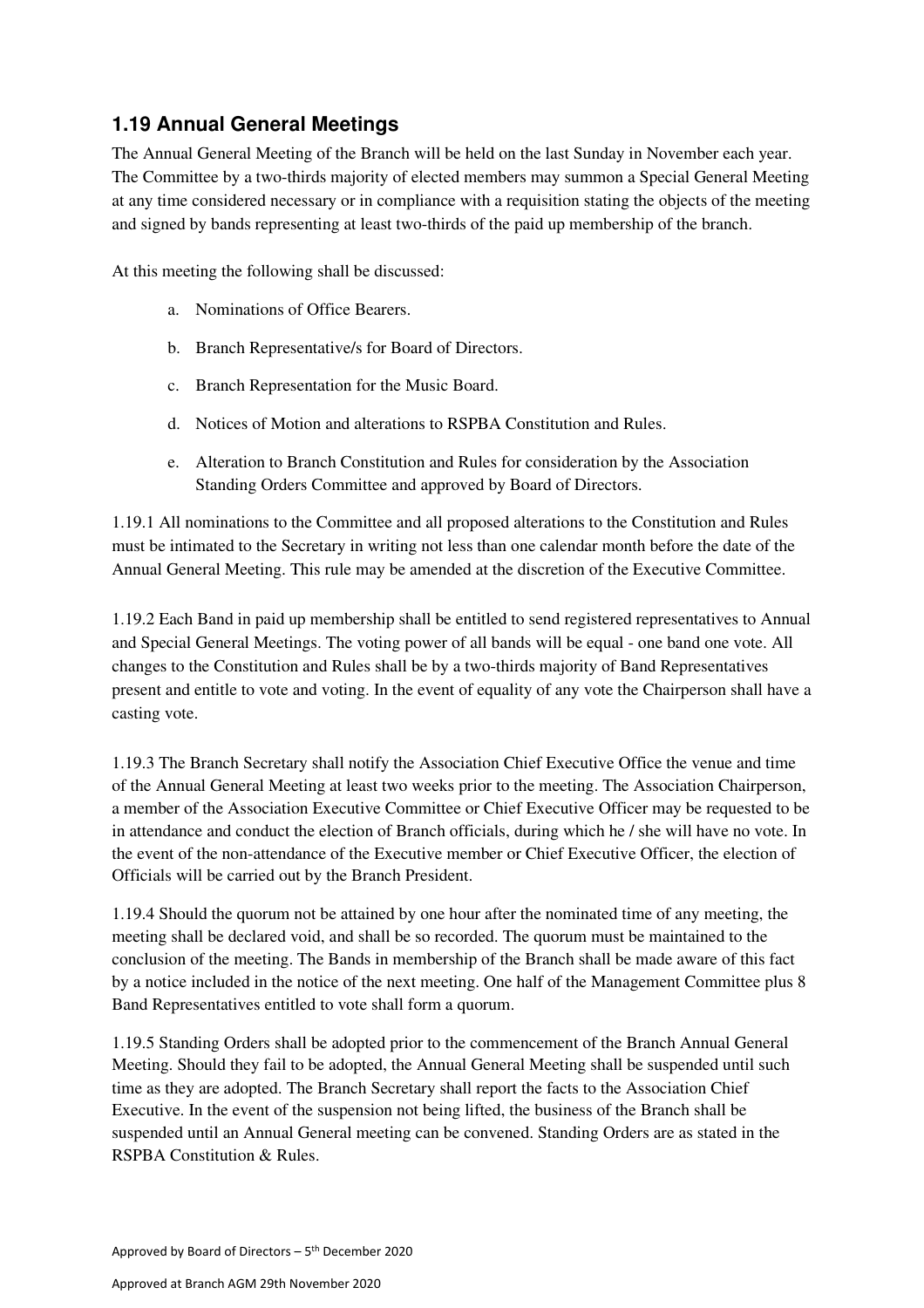1.19.6 At the Annual General Meeting an auditor shall be appointed. They shall audit the books and accounts and report their findings at the Annual General meeting.

1.19.7 Annual Branch fees may be levied the amount to be determined annually at the Annual General Meeting.

1.19.8 Associate membership may be available within the Branch. All applicants must be an Associate member of the R.S.P.B.A. Fees shall be determined annually at the Annual General Meeting. Associate membership shall not entitle the holder to any voting power at Branch or Annual General Meetings, but permit him / her to take part in the business of the Branch or Annual General Meetings at the discretion of the Chairperson of the meeting. Associate members and Hon. Associate members may be appointed to a subcommittee if nominated at the Annual General Meeting.

1.19.9 The Management Committee may summon a Special General Meeting at any time they consider necessary or in compliance with a request stating the objects of the meeting, signed by at least 50% member Bands.

### **1.20 Loyalty Scheme**

In order to encourage Branch Bands to attend the Branch contests, the Branch has established a loyalty scheme to reward those Bands who regularly attend all of the Branch Outdoor Contests.

The rules are as follows:

- 1.20.1 As part of the annual financial review, the Treasurer will identify an amount of money to fund the Branch Loyalty Scheme.
- 1.20.2 A proposal will be made to the Branch AGM by the Treasurer annually for approval for this amount of money to be assigned to the Loyalty Scheme for the following year.
- 1.20.3 Bands will be allocated points for attendance at each of the Branch Outdoor Contests.
- 1.20.4 The bands with the greatest amount of points will receive a share of this fund.
- 1.20.5 The process for allocation of this funding will be run by the Branch Treasurer, in conjunction with a Branch Director, Branch Secretary, and Branch Chairman.
- 1.20.6 The agreed allocation will be presented at the first Branch meeting following the end of the season.

## **2. Competition & Education Activities**

#### **2.1 Competition Formats:**

- The Management Committee is responsible for ensuring that Branch contests reflect the recommendations of the Music Board and or recommendations agreed at Branch and/or Board of Directors meetings.
- The Management Committee is responsible for seeking approval from Music Board/Board of Directors to all competition format changes.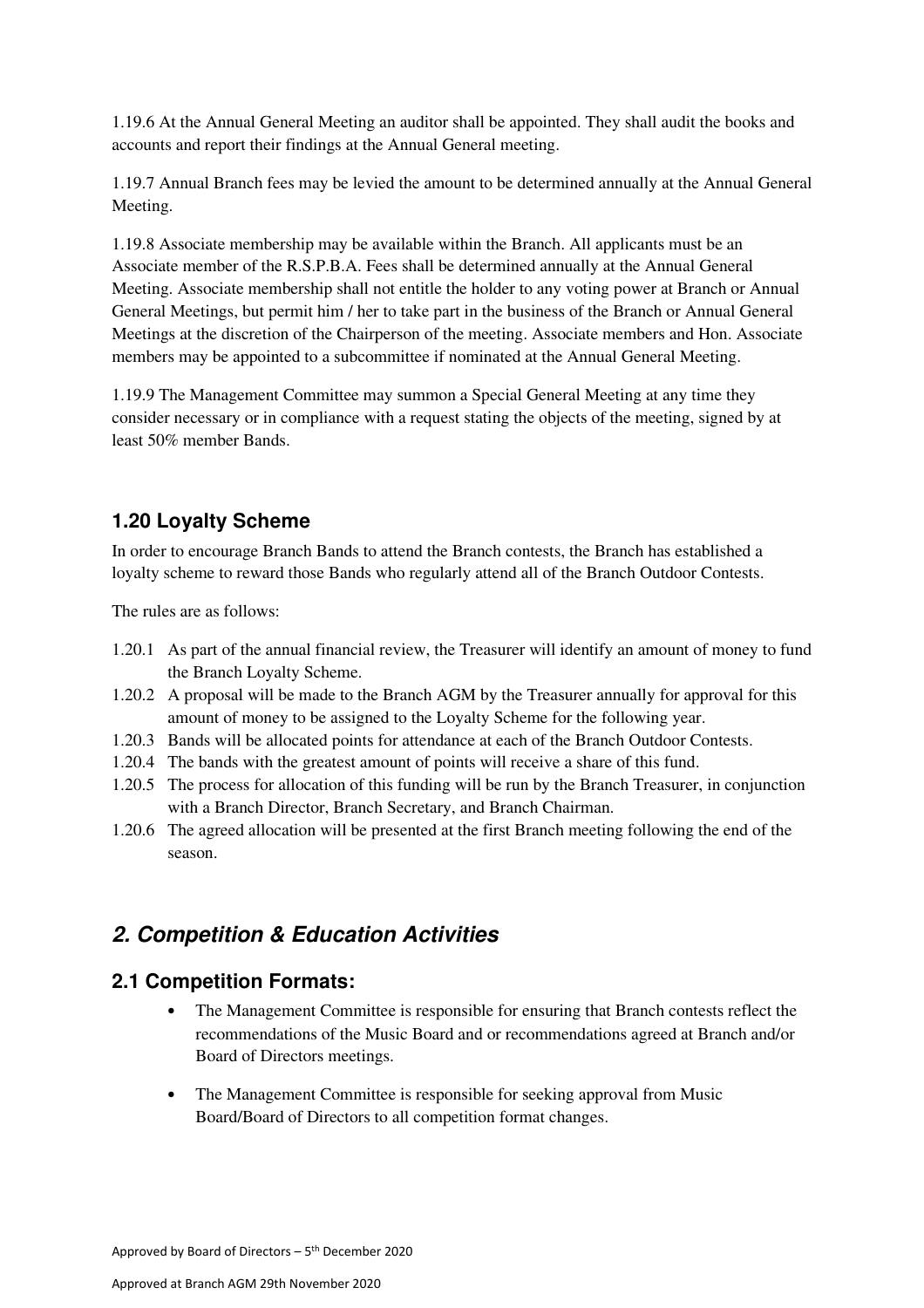## **2.2 Education**

- The Management Committee has the authority to set up all courses and associated education activities.
- Courses must be based on the approved education criteria of the Piping and Drumming Qualifications Board (PDQB) and Academy of Musicianship. All other courses require Branch approval prior to commencement.
- Courses must run within the financial constraints of the Education Budget agreed at Branch/AGM meetings.

## **3. Local Contest Rules**

These local contest rules alter or replace RSPBA rules for local contest in the Lothian & Borders Branch, and are published on the Branch website.

## **3.1 Local Contests**

The L&B Branch Secretary will be regarded as the Competition Secretary in all cases relating to local contests in the Branch.

- 3.1.1 The L&B Branch Secretary will be regarded as the Competition Secretary in all cases relating to local contests in the Branch.
- 3.1.2 The Competition Secretary will have full responsibility for communication will all parties in relation to the contest, i.e. Promoters, Adjudicators, Stewards, Branch Committee, Directors, and competitors.
- 3.1.3 Late entries following the published closing dates may be accepted from Bands or Drum Majors as directed by the promoter in conjunction with the Competition Secretary.
- 3.1.4 When more than one "MSR set" or "Selection" of tunes has been submitted, the Pipe Major will be allowed to make his own choice of which set to play, or if desired, can have the selection made for them by a 'draw' on the line.
- 3.1.5 Where a band is competing in more than one grade, all reasonable efforts will be taken to have the band compete in their natural grade first. If however this would cause a delay to the competition, bands must be willing to play as directed by Board of Directors representative on the day, or face disqualification.
- 3.1.6 The first Band to compete in any Grade must be at the starting point in the Contest Arena by the allotted time; thereafter it is the bounden duty of each succeeding Band to move forward as directed by the Stewards. Where a band withdraws from a local contest, the following band will be required to play within a reasonable time, as defined by the Board of Directors representative on the day.
- 3.1.7 In line with the Promoters wishes, and if time allows, late entries will be accepted and bands will be asked to play first.
- 3.1.8 Bands may play one grade higher if time permits or in line with the details on the entry form.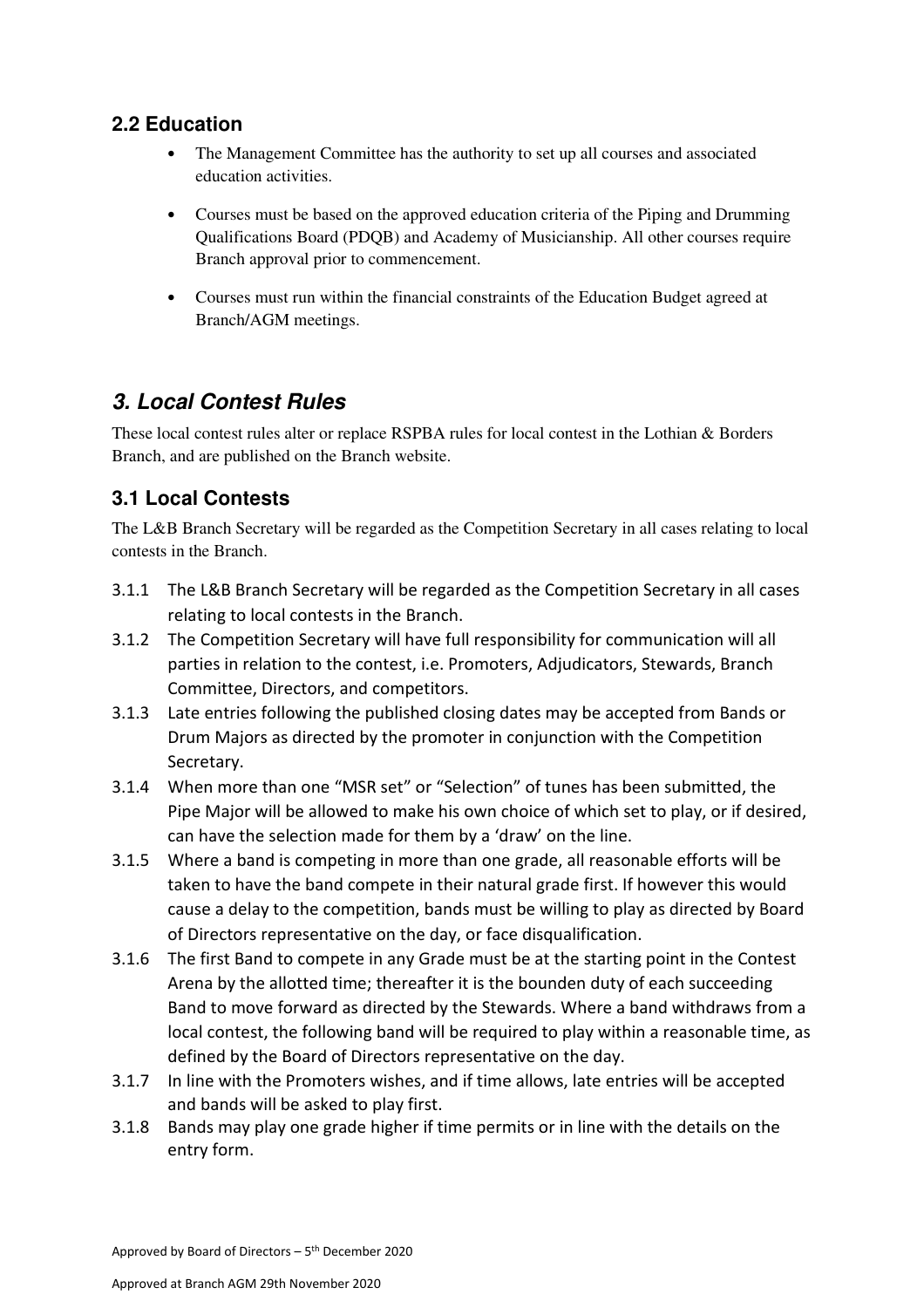- 3.1.9 Where possible, the playing criteria for the local contest will match the criteria for the Major Championship following the date of the local contest.
- 3.1.10 Where feasible, separate events for G4B, G4A, NJB, and NJA will be accommodated. Where this is not feasible, then every effort will be made to run a G4 March contest, a NJ March contest, and a combined NJ/GB MSR event. It will not be deemed necessary for a band to enter the March Contest before entering the MSR, and playing in both the March and MSR event will not be seen as 'playing up'.
- 3.1.11 The playing criteria for a generic G4 or Novice March contest will be A selection of Marches lasting 2 ½ to 4 ½ in duration.
- 3.1.12 The playing criteria for a combined G4 and Novice MSR contest will be an MSR set from RSPBA list of prescribed tunes.
- 3.1.13 Bands may be asked to play for Drum Majors.
- 3.1.14 Bands are expected to take part in the March Past and where provisioned, the Street Parade, weather permitting and as decided by the Director on duty.
- 3.1.15 After entering the contests, bands failing to notify Lothian & Borders branch of the RSPBA that they will not be taking part in the contest will be liable to a fine set by the Board of Directors.
- 3.1.16 Drum majors must use the designated practice area where provided.
- 3.1.17 All bands must register on arrival
- 3.1.18 No Branch trophies to be taken outside the UK
- 3.1.19 All trophies are to be returned in line with the entry form and at latest by the closing date for entries to that contest. Failure to do so may result in a fine of £50 per trophy, and suspension from all RSPBA events until the trophy is returned and the fine paid.

## **3.2 Marching and Discipline Contests**

3.2.1 Where possible, adjudicators should be drawn from HM forces, but in some cases Promoters may provide their own personnel.

## **3.3 Trophies**

3.3.1 Bands, drum majors and solo competitors failing to return trophies clean and in good condition in compliance with the Branch's wishes will result in the band, drum major, or solo competitor being fined an amount as determined by the Annual General Meeting and shall be suspended until the fine has been paid to the Branch and the trophy returned as directed.

## **3.4 Indoor Contests**

3.4.1 In an indoor mini-band competition, if a band has entered more than one mini-band, and subsequently withdraws one of these mini-bands, then the remaining mini-band will play in the first draw slot allocated to that band.

3.4.2 A set of indoor rules will be held by the Secretary, and published on the Branch website.

## **3.5 Supreme Awards and Points Allocation**

3.5.1 The recipients of these awards shall be the Band / Drum corps with the highest overall points accumulated from any 5 of the Branch contests. Points being awarded as follows: -First Place 6 points; second place 5 points; and so on. In the event of a tie in total points, preference shall be: -